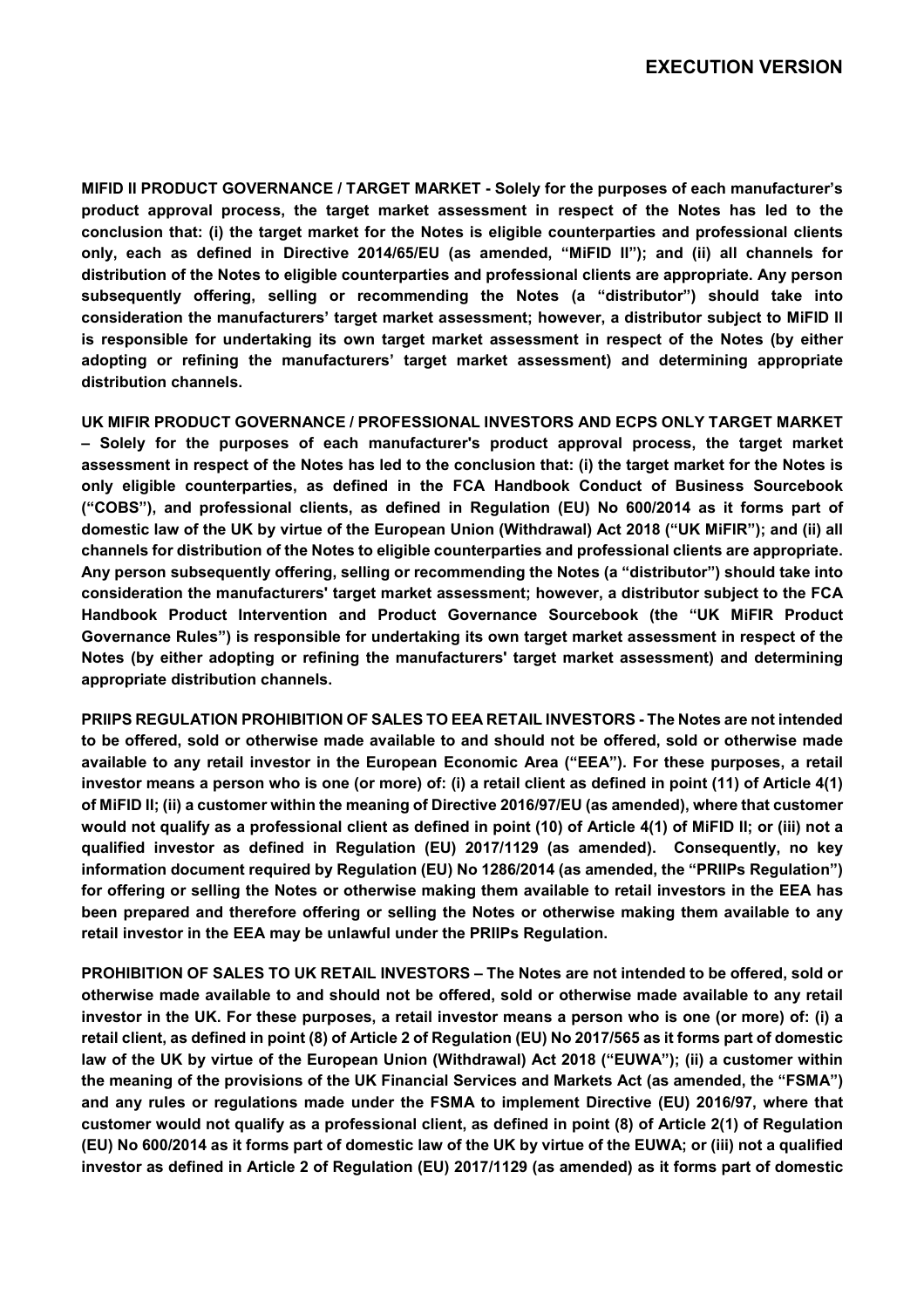**law of the UK by virtue of the EUWA. Consequently, no key information document required by Regulation (EU) No 1286/2014 (as amended) as it forms part of domestic law of the UK by virtue of the EUWA (the "UK PRIIPs Regulation") for offering or selling the Notes or otherwise making them available to retail investors in the UK has been prepared and therefore offering or selling the Notes or otherwise making them available to any retail investor in the UK may be unlawful under the UK PRIIPs Regulation.**

 **THESE NOTES ARE SUBJECT TO CONVERSION IN WHOLE OR IN PART – BY MEANS OF A TRANSACTION OR SERIES OF TRANSACTIONS AND IN ONE OR MORE STEPS – INTO COMMON SHARES OF ROYAL BANK OF CANADA OR ANY OF ITS AFFILIATES UNDER SUBSECTION 39.2(2.3) OF THE CANADA DEPOSIT INSURANCE CORPORATION ACT (CANADA) ("CDIC ACT") AND TO VARIATION OR EXTINGUISHMENT IN CONSEQUENCE AND SUBJECT TO THE APPLICATION OF THE LAWS OF THE PROVINCE OF ONTARIO AND THE FEDERAL LAWS OF CANADA APPLICABLE THEREIN IN RESPECT OF THE OPERATION OF THE CDIC ACT WITH RESPECT TO THE NOTES.**



**Final Terms dated April 22, 2022** 

**ROYAL BANK OF CANADA**  (*a Canadian chartered bank*) (the "**Issuer**")

## Legal Entity Identifier (LEI): ES7IP3U3RHIGC71XBU11

Issue of EUR1,250,000,000 2.125 per cent. Senior Notes due April 26, 2029 issued pursuant to the Base Prospectus as part of the Programme for the Issue of Securities

## **PART A – CONTRACTUAL TERMS**

Terms used herein shall be deemed to be defined as such for the purposes of the Conditions (the "**Conditions**") set forth in the Base Prospectus dated July 23, 2021 and the supplemental Prospectuses dated August 31, 2021, January 5, 2022 and February 25, 2022 which together constitute a base prospectus (the "**Base Prospectus**") for the purposes of Regulation (EU) 2017/1129 as it forms part of domestic law of the UK by virtue of the European Union (Withdrawal) Act 2018 (the "**UK Prospectus Regulation**"). This document constitutes the Final Terms of the Notes described herein for the purposes of Article 8 of the UK Prospectus Regulation and must be read in conjunction with such Base Prospectus in order to obtain all relevant information. The Base Prospectus, including all documents incorporated by reference therein, are available for viewing on the Issuer's website at *https://www.rbc.com/investor-relations/european-senior-notes-program.html* and copies may be obtained from the offices of the Issuer, 20th Floor, 200 Bay Street, Toronto, Ontario, Canada M5J 2J5 and the offices of the Issuing and Paying Agent, One Canada Square, London E14 5AL, England.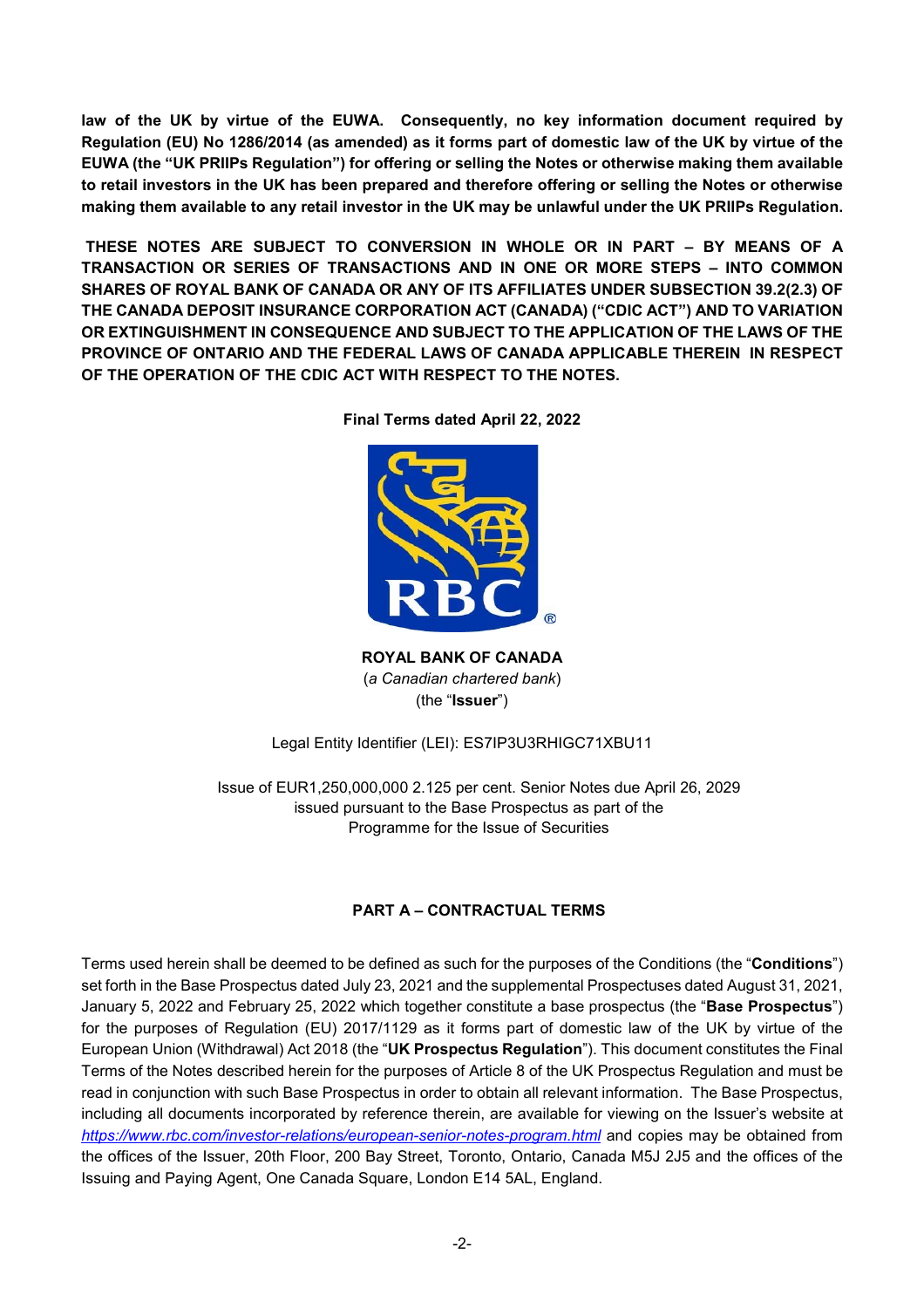| 1.                                                            | (i)                         | Series Number:                                               | 64986                                                                                                                                                                                     |
|---------------------------------------------------------------|-----------------------------|--------------------------------------------------------------|-------------------------------------------------------------------------------------------------------------------------------------------------------------------------------------------|
|                                                               | (ii)                        | Tranche Number:                                              | 1                                                                                                                                                                                         |
|                                                               |                             | (iii) Date on which the Notes become<br>fungible:            | Not Applicable                                                                                                                                                                            |
| 2.                                                            |                             | <b>Specified Currency or Currencies:</b><br>(Condition 1.11) | Euro ("EUR")                                                                                                                                                                              |
| 3.                                                            | Aggregate Principal Amount: |                                                              |                                                                                                                                                                                           |
|                                                               | (i)                         | Series:                                                      | EUR1,250,000,000                                                                                                                                                                          |
|                                                               | (ii)                        | Tranche:                                                     | EUR1,250,000,000                                                                                                                                                                          |
| 4.                                                            |                             | <b>Issue Price:</b>                                          | 99.371 per cent. of the Aggregate Principal Amount                                                                                                                                        |
| 5.                                                            | (i)                         | <b>Specified Denominations:</b><br>(Condition 1.08 or 1.09)  | EUR100,000 and integral multiples of EUR1,000 in<br>excess thereof up to and including EUR199,000. No<br>Notes in definitive form will be issued with a<br>denomination above EUR199,000. |
|                                                               | (ii)                        | <b>Calculation Amount:</b>                                   | EUR1,000                                                                                                                                                                                  |
|                                                               |                             | (iii) Minimum Trading Size:                                  | Applicable: EUR100,000                                                                                                                                                                    |
| 6.                                                            | (i)                         | Issue Date:                                                  | April 26, 2022                                                                                                                                                                            |
|                                                               | (ii)                        | Interest Commencement Date                                   | <b>Issue Date</b>                                                                                                                                                                         |
|                                                               |                             | (iii) Trade Date                                             | April 19, 2022                                                                                                                                                                            |
| 7.                                                            |                             | <b>Maturity Date:</b>                                        | April 26, 2029                                                                                                                                                                            |
| 8.                                                            |                             | Interest Basis:                                              | 2.125 per cent. Fixed Rate<br>(further particulars specified below)                                                                                                                       |
| 9.                                                            |                             | Redemption/Payment Basis:                                    | Subject to any purchase and cancellation or early<br>redemption, the Notes shall be redeemed on the Maturity<br>Date at par                                                               |
| 10.                                                           |                             | Change of Interest Basis:                                    | Not Applicable                                                                                                                                                                            |
| 11.                                                           |                             | Put Option/ Call Option:                                     | Not Applicable                                                                                                                                                                            |
| 12. (i)                                                       |                             | Date of Board approval for issuance<br>of Notes obtained:    | Not Applicable                                                                                                                                                                            |
|                                                               | (ii)                        | Status of the Notes:                                         | <b>Senior Notes</b>                                                                                                                                                                       |
| 12A. Condition 4 - Negative Covenant<br>(Subordinated Notes): |                             |                                                              | Not Applicable                                                                                                                                                                            |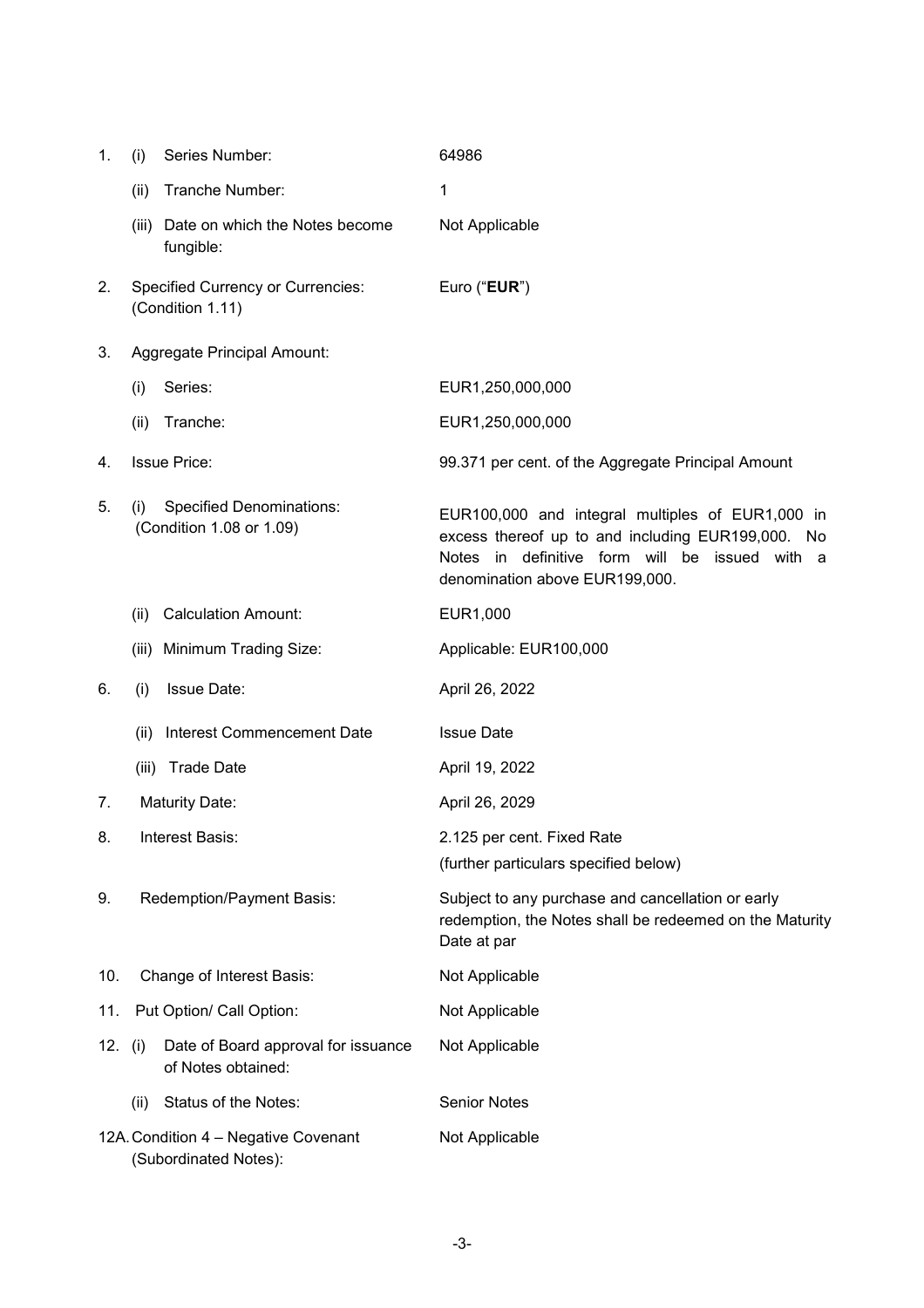13. Bail-inable Notes: Yes

# **PROVISIONS RELATING TO INTEREST (IF ANY) PAYABLE**

|                                   | 14. Fixed Rate Note Provisions<br>(Condition 5.02 and 5.02a) |                                                                       | Applicable                                                                                                                                                                                                                  |
|-----------------------------------|--------------------------------------------------------------|-----------------------------------------------------------------------|-----------------------------------------------------------------------------------------------------------------------------------------------------------------------------------------------------------------------------|
|                                   | (i)                                                          | Rate of Interest:                                                     | 2.125 per cent. per annum payable annually in arrear on<br>each Interest Payment Date                                                                                                                                       |
|                                   | (ii)                                                         | Interest Payment Date(s):                                             | 26 April in each year, commencing April 26, 2023, up to and<br>including the Maturity Date, adjusted for payment day<br>purposes only in accordance with the Business Day<br>Convention specified in paragraph 14(iv) below |
|                                   |                                                              | (iii) Adjusted Interest Periods:                                      | Not Applicable                                                                                                                                                                                                              |
|                                   |                                                              | (iv) Business Day Convention:                                         | <b>Following Business Day Convention</b>                                                                                                                                                                                    |
|                                   | (v)                                                          | <b>Business Centre(s):</b>                                            | TARGET2, London, New York and Toronto                                                                                                                                                                                       |
|                                   |                                                              | (vi) Fixed Coupon Amount:                                             | EUR21.25 per Calculation Amount                                                                                                                                                                                             |
|                                   |                                                              | (vii) Broken Amount(s):                                               | Not Applicable                                                                                                                                                                                                              |
|                                   |                                                              | (viii) Day Count Fraction:                                            | Actual/Actual (ICMA)                                                                                                                                                                                                        |
|                                   |                                                              | (ix) Determination Dates:                                             | April 26 in each year                                                                                                                                                                                                       |
|                                   | (x)                                                          | Default Rate:                                                         | As set out in Condition 5.04                                                                                                                                                                                                |
|                                   |                                                              | (xi) Calculation Agent:                                               | Not Applicable                                                                                                                                                                                                              |
|                                   |                                                              | (xii) Fixed Rate Resettable Note<br>Provisions (Condition 5.02b)      | Not Applicable                                                                                                                                                                                                              |
|                                   | 15. Floating Rate Note Provisions<br>(Condition 5.03)        |                                                                       | Not Applicable                                                                                                                                                                                                              |
|                                   |                                                              | 16. Zero Coupon Note Provisions                                       | Not Applicable                                                                                                                                                                                                              |
| PROVISIONS RELATING TO REDEMPTION |                                                              |                                                                       |                                                                                                                                                                                                                             |
| 17.                               |                                                              | <b>Call Option</b><br>(Condition 6.03)                                | Not Applicable                                                                                                                                                                                                              |
|                                   | 18. Put Option                                               | (Condition 6.06)                                                      | Not Applicable                                                                                                                                                                                                              |
|                                   | 19. Final Redemption Amount of each Note                     |                                                                       | EUR1,000 per Calculation Amount                                                                                                                                                                                             |
| 20.                               |                                                              | <b>Bail-inable Notes - TLAC</b><br><b>Disqualification Event Call</b> | Not Applicable                                                                                                                                                                                                              |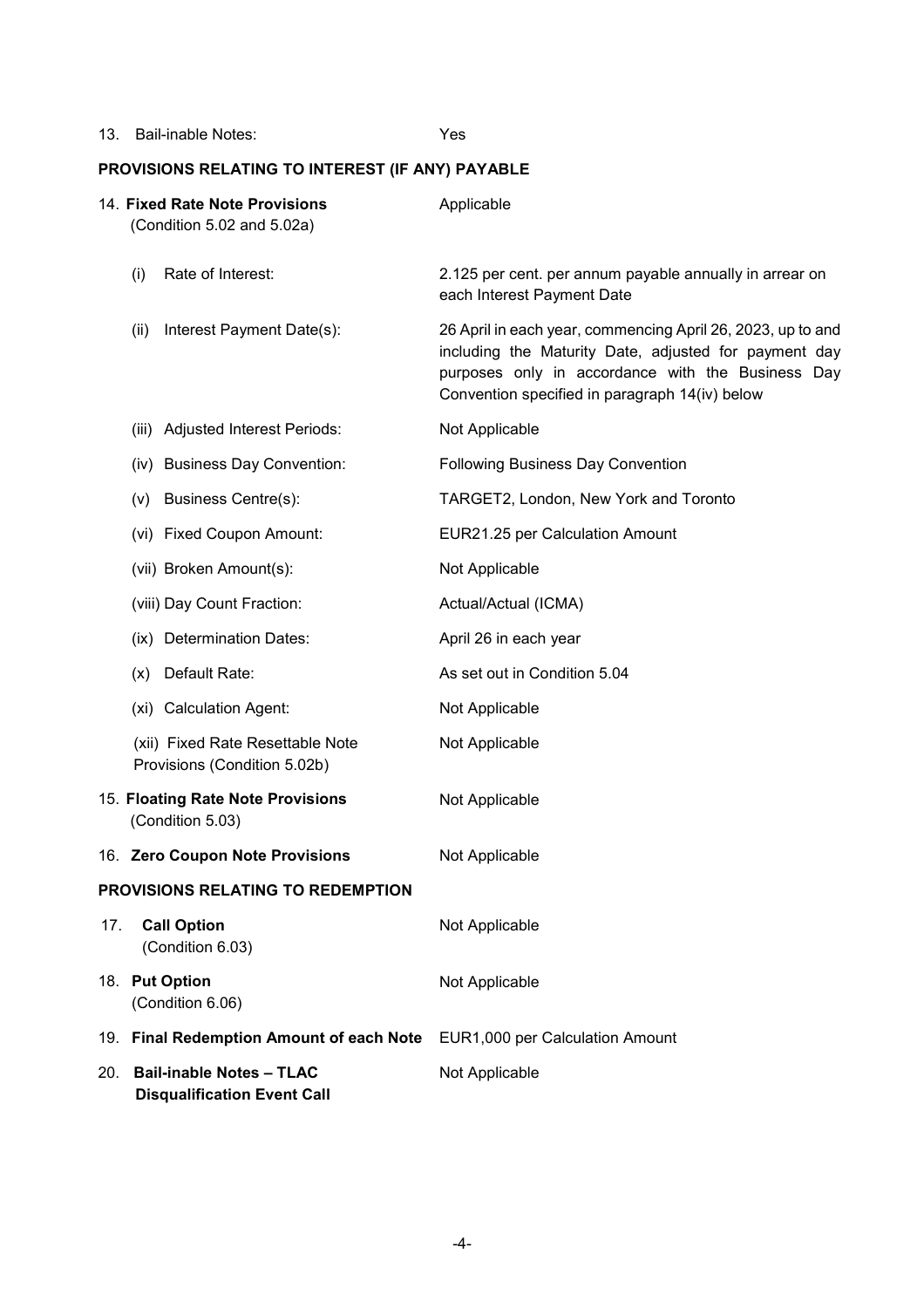## 21. **Early Redemption Amount**

| (i)                                                                                 | Early Redemption Amount(s) payable<br>on redemption for taxation reasons or<br>on event of default:   | <b>EUR1,000 per Calculation Amount</b>                                                                                                                                                                                       |
|-------------------------------------------------------------------------------------|-------------------------------------------------------------------------------------------------------|------------------------------------------------------------------------------------------------------------------------------------------------------------------------------------------------------------------------------|
| (ii)                                                                                | Early Redemption Amount includes<br>amount in respect of accrued<br>interest:                         | No: together with the Early Redemption Amount, accrued<br>interest shall also be paid                                                                                                                                        |
| 22. Provisions relating to the NVCC<br><b>Automatic Conversion</b><br>(Condition 8) |                                                                                                       | Not Applicable: the Notes are not Subordinated Notes                                                                                                                                                                         |
|                                                                                     | <b>GENERAL PROVISIONS APPLICABLE TO THE NOTES</b>                                                     |                                                                                                                                                                                                                              |
| 23. (i)                                                                             | Form of Notes:                                                                                        | <b>Bearer Notes</b>                                                                                                                                                                                                          |
|                                                                                     |                                                                                                       | Temporary Global Note exchangeable for a Permanent<br>Global Note which is exchangeable for Definitive Notes in<br>the limited circumstances specified in the Permanent<br><b>Global Note</b><br>Exchange Date: June 5, 2022 |
|                                                                                     |                                                                                                       |                                                                                                                                                                                                                              |
|                                                                                     | (ii) New Global Note:                                                                                 | Yes                                                                                                                                                                                                                          |
|                                                                                     | 24. Financial Centre(s) or other special<br>provisions relating to payment dates:                     | TARGET2, London, New York and Toronto                                                                                                                                                                                        |
|                                                                                     | 25. Relevant Renminbi Settlement Centre:                                                              | Not Applicable                                                                                                                                                                                                               |
|                                                                                     | 26. Calculation Agent for purposes of<br>Condition 10.16 (if other than Issuing and<br>Paying Agent): | Not Applicable                                                                                                                                                                                                               |
|                                                                                     | 27. Name and address of RMB Rate<br>Calculation Agent (for purposes of<br>Condition 10.17):           | Not Applicable                                                                                                                                                                                                               |
|                                                                                     | 28. Branch of Account:                                                                                | Main branch in Toronto                                                                                                                                                                                                       |
|                                                                                     | 29. Unmatured Coupons missing upon Early<br>Redemption:                                               | Condition 10.06(i) applies                                                                                                                                                                                                   |
|                                                                                     | 30. Talons for future Coupons to be attached<br>to Definitive Notes (Condition 1.06)                  | No                                                                                                                                                                                                                           |
|                                                                                     | 31. Alternative Currency Payment:                                                                     | Not Applicable                                                                                                                                                                                                               |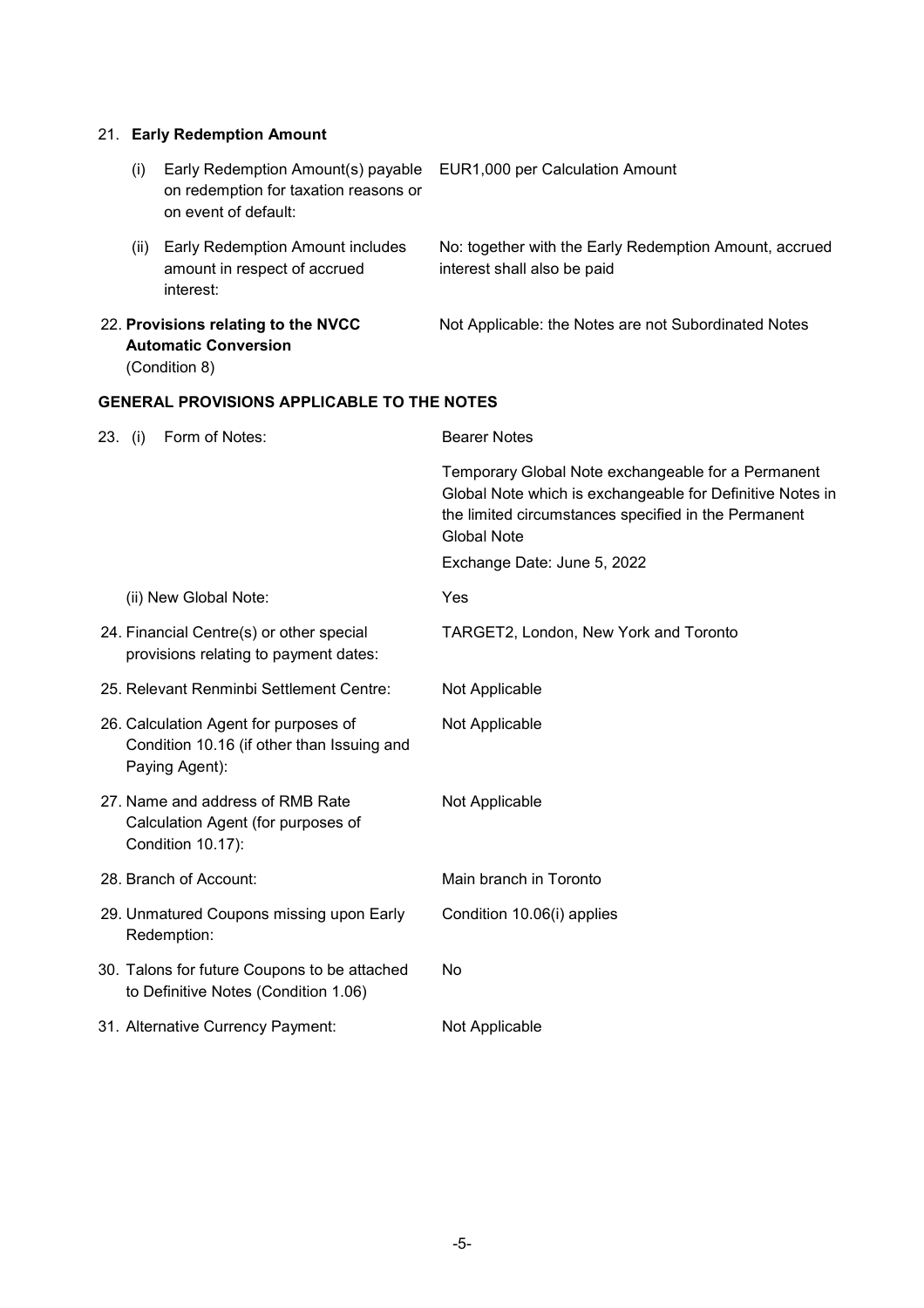## **THIRD PARTY INFORMATION**

The ratings explanations set out in Item 2. "Ratings" of Part B has been extracted from the websites of Moody's Canada, S&P Canada and Fitch (as applicable), as indicated. The Issuer confirms that such information has been accurately reproduced and that, so far as it is aware, and is able to ascertain from information published by Moody's Canada, S&P Canada or Fitch, no facts have been omitted which would render the reproduced information inaccurate or misleading.

Signed on behalf of the Issuer:

By:

Duly authorised

By:

Duly authorised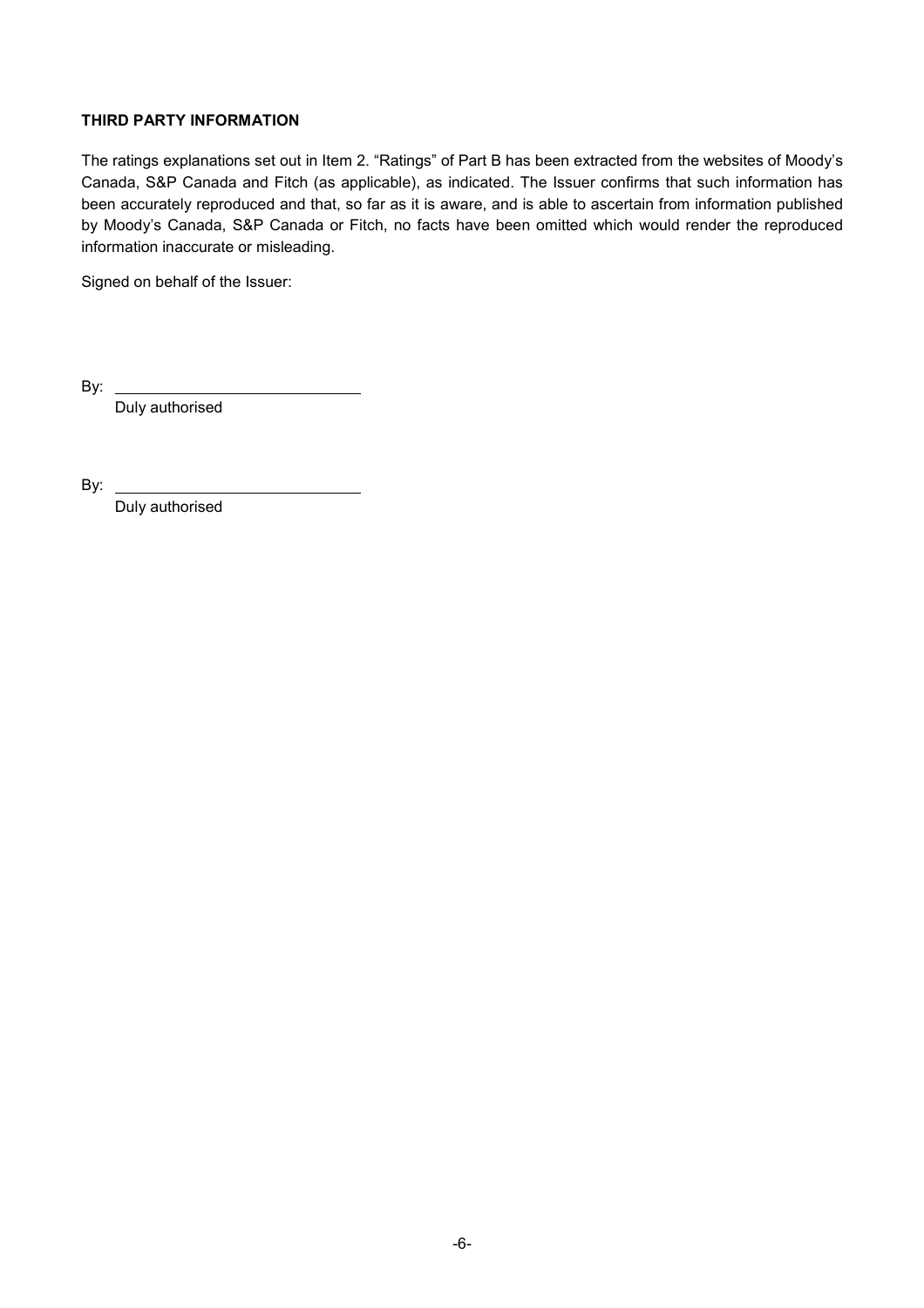#### **PART B – OTHER INFORMATION**

#### **1. LISTING AND ADMISSION TO TRADING**

|    | (i)            | Listing/Admission to Trading:                       | Application has been made by the Issuer (or on its behalf)<br>for the Notes to be admitted to the Official List of the FCA<br>and to trading on the London Stock Exchange's Main<br>Market with effect from April 26, 2022 |
|----|----------------|-----------------------------------------------------|----------------------------------------------------------------------------------------------------------------------------------------------------------------------------------------------------------------------------|
|    | (ii)           | Estimate of total expenses related<br>to admission: | GBP5,750                                                                                                                                                                                                                   |
| 2. | <b>RATINGS</b> |                                                     |                                                                                                                                                                                                                            |
|    | Ratings:       |                                                     | The Notes to be issued have been specifically rated:                                                                                                                                                                       |
|    |                |                                                     | Moody's Canada: A1                                                                                                                                                                                                         |
|    |                |                                                     | Obligations rated "A" are considered upper medium-grade<br>and are subject to low credit risk. The modifier "2" indicates<br>(Source:<br>ranking<br>within<br>this<br>category<br>top<br>a                                 |

S&P Canada: A

https://ratings.moodys.io/ratings)

A long term obligation rated "A" is somewhat more susceptible to the adverse effects of changes in circumstances and economic conditions than obligations in higher-rated categories. However, the Issuer's capacity to meet its financial commitments on the obligation is still strong. (Source: S&P, https://www.standardandpoors.com/en\_US/web/guest/arti cle/-/view/sourceId/504352)

Fitch: AA-

Obligations rated "AA" denote expectations of very low default risk. They indicate very strong capacity for payment of financial commitments. This capacity is not significantly vulnerable to foreseeable events. The modifier "-" indicates the lowest ranking in this category. (Source: Fitch, https://www.fitchratings.com/products/ratingdefinitions#rating-scales)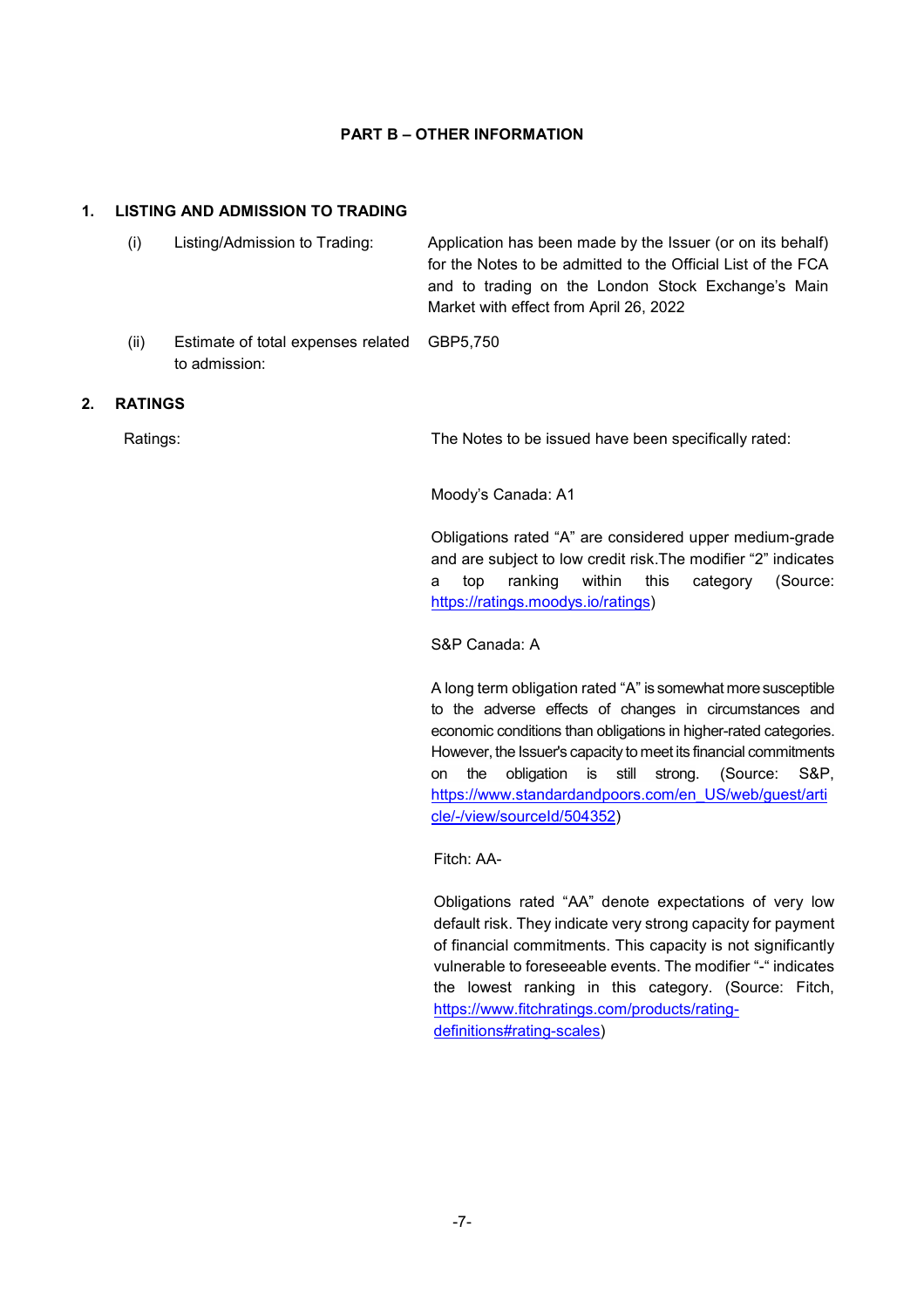#### **3. INTERESTS OF NATURAL AND LEGAL PERSONS INVOLVED IN THE ISSUE**

Save for any fees payable to the Managers (as defined in the subscription agreement relating to the Notes) as discussed in "Subscription and Sale", so far as the Issuer is aware, no person involved in the offer of the Notes has an interest material to the offer.

#### **4.** *Fixed Rate Notes only* **– YIELD**

| Indication of yield: | 2.223 per cent. per annum                                                                                              |
|----------------------|------------------------------------------------------------------------------------------------------------------------|
|                      | The yield is calculated at the Issue Date on the basis of the<br>Issue Price. It is not an indication of future yield. |

#### **5. OPERATIONAL INFORMATION**

| (i)   | ISIN:        | XS2472603740                                                                                                                                                                     |
|-------|--------------|----------------------------------------------------------------------------------------------------------------------------------------------------------------------------------|
| (ii)  | Common Code: | 247260374                                                                                                                                                                        |
| (iii) | CFI:         | See the website of the Association of National Numbering<br>Agencies (ANNA) or alternatively sourced from the<br>responsible National Numbering Agency that assigned<br>the ISIN |
| (iv)  | FISN:        | See the website of the Association of National Numbering<br>America (ANINIA) am altamachtrale agus an fuarra tha                                                                 |

Agencies (ANNA) or alternatively sourced from the responsible National Numbering Agency that assigned the ISIN

(v) WKN or any other relevant codes: Not Applicable

(vi) Any clearing system(s) other than Euroclear Bank SA/NV and Clearstream Banking S.A., their addresses and the relevant identification number(s): Not Applicable

(vii) Names and addresses of additional Paying Agent(s), Registrar and Transfer Agents (if any): Not Applicable

(viii) Intended to be held in a manner which would allow Eurosystem eligibility:

No. Whilst the designation is specified as "no" at the date of these Final Terms, should the Eurosystem eligibility criteria be amended in the future such that the Notes are capable of meeting them the Notes may then be deposited with one of the ICSDs as common safekeeper. Note that this does not necessarily mean that the Notes will then be recognised as eligible collateral for Eurosystem monetary policy and intra day credit operations by the Eurosystem at any time during their life. Such recognition will depend upon the ECB being satisfied that Eurosystem eligibility criteria have been met.